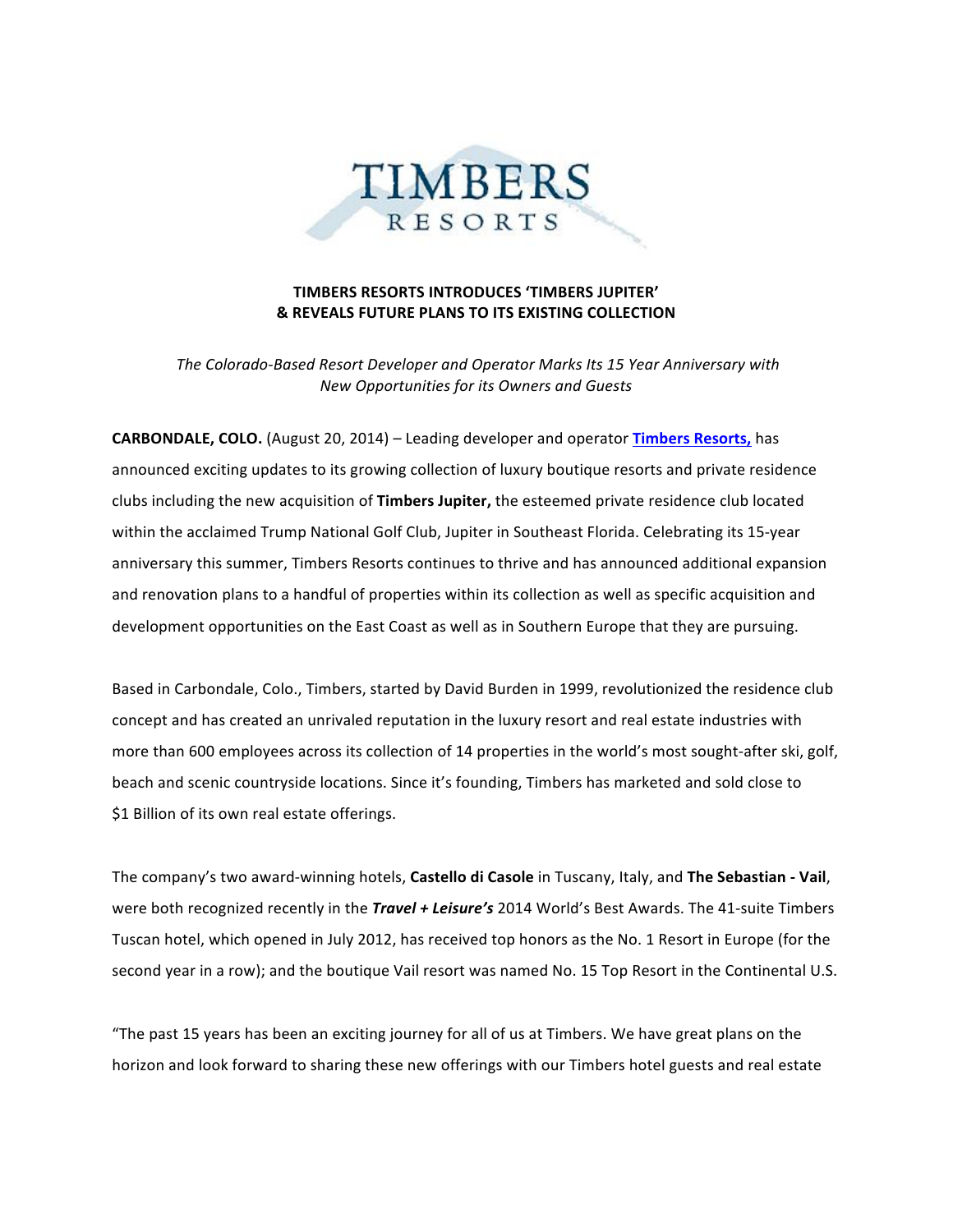owners," said David Burden, Timbers Resorts Founder and CEO. "We eagerly approach the next 15 years of our organization by welcoming Timbers Jupiter to our collection."

Timbers Resorts' exciting new ownership opportunities and fresh experiences for owners and guests include: 

- **Timbers Jupiter (Jupiter, FL):** The latest addition to Timbers Resorts' growing portfolio is Timbers Jupiter, formerly Ritz-Carlton Residences, Jupiter. The transition will be completed in September 2014 with a Timbers rebrand of the club followed by Timbers management of the club operations and hospitality services on a long term basis. Located just north of Palm Beach, the picturesque 285-acre gated community offers a secluded experience nestled within the Trump National Golf Club with an Audubon-certified Jack Nicklaus Signature course, state-ofthe-art Clubhouse, a lavish spa and fitness center, tennis club and pools, making this one of the most desirable locations in Florida. An extensive renovation of the residences is also planned to commence following the transition.
- The Sebastian Vail A Timbers Resort (Vail, Colo.): A member of Preferred Hotels & Resorts, the award-winning Vail hotel will embark on a renovation of its guest rooms for an enhanced experience that reflects the changing interests of its luxury traveler. Scheduled to be completed on December 13, 2014 (12-13-14), the re-conceptualized rooms will offer a series of smart inroom amenities and an energetic and elegant design that draws inspiration from the hotel's popular contemporary art-filled public spaces further emphasizing the property's distinct mountain-chic spirit. A new configuration of its 84 guest rooms includes an additional category of one-and-two bedroom executive suites.
- **Timbers Bachelor Gulch (Beaver Creek, Colo.):** One of the newest additions to the Timbers Collection, Timbers Bachelor Gulch, is currently undergoing several renovations and amenity enhancements for a more enriched owner experience. Owners can look forward to upgraded residences offering a mountain contemporary flare, a Game Room and Tykes' Room, one of the hallmark amenities at Timbers properties, a state-of-the-art Fitness Center, a lively Lounge for après-ski with a Wine Room designed to store personal collections and a welcoming modernization to the Living Room with a roaring fire pit.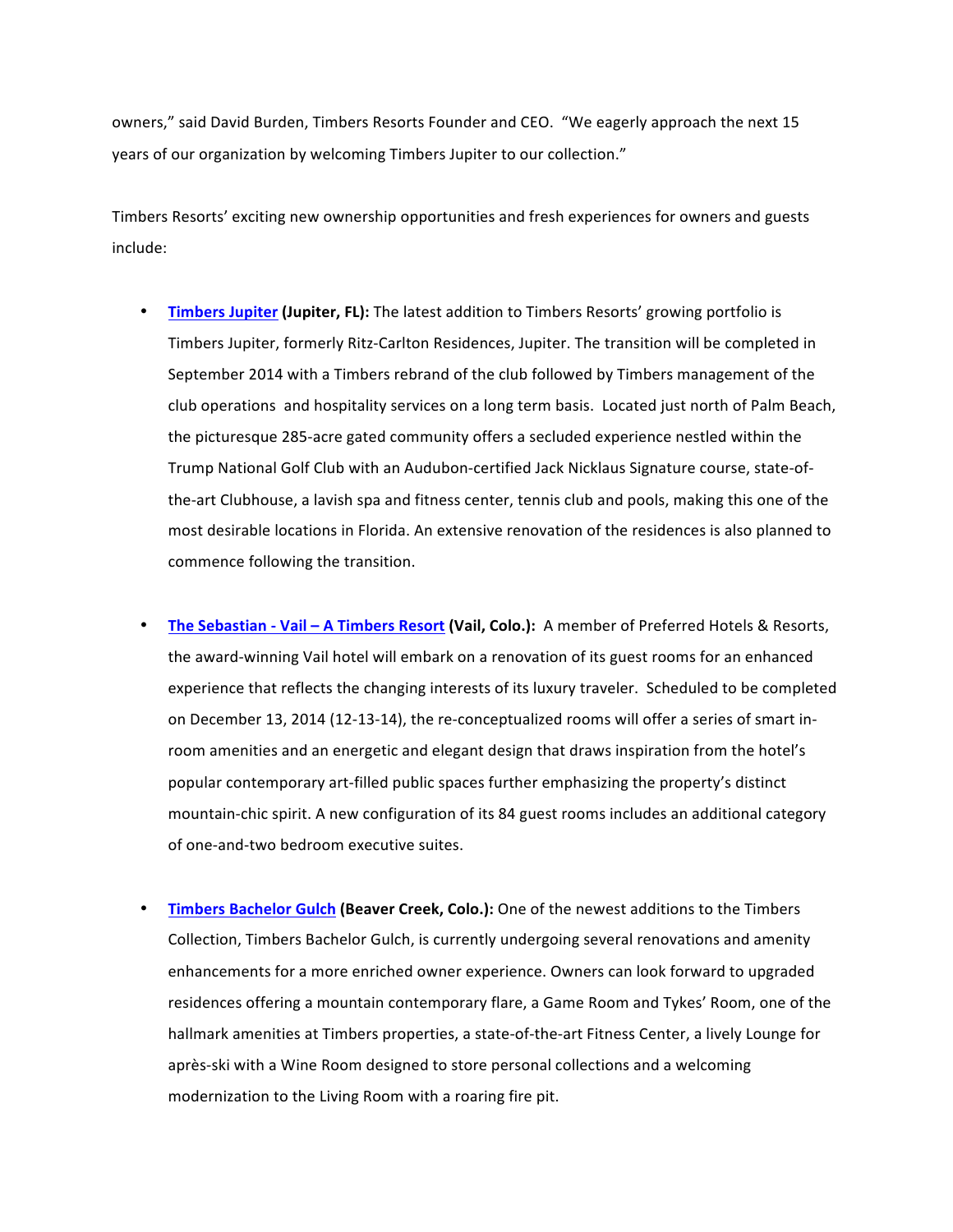- **Dancing Bear Aspen (Aspen, Colo.):** The exclusive nine-unit private residence club is in the heart of Aspen and its development team will begin construction this summer on a new Mountainside development adjacent to its popular Parkside building. The expansion will further the real estate offering by Timbers by adding an additional 10 three-bedroom, three-and-a-half bath residences more than doubling its current inventory. The residences are offered in 1/8 fractions starting at \$785,000 and will offer a stunning 3,900 sq. ft. penthouse residence with four bedrooms, fourand-a-half baths and a 2,700 sq. ft. outdoor living space with 360-degree views, offering the largest rooftop deck for a private residence in downtown Aspen and will be available for whole ownership.
- Mayacama (Sonoma, Calif.): Mayacama, a private golf and residential community offering a vibrant club life with an active sporting culture in California's wine country, along with its development team, has begun its second phase of construction of 14 new villas which will increase the property's villa inventory by 70 percent. The new three bedroom/three-and-a-half bath villas will have a similar profile to the existing product. An initial enclave of five villas will be completed in February 2016 followed by the release of the nine additional units. Mayacama fractional interests are offered at 1/10 for \$365,000 and 1/5 for \$625,000 and the expansion will result in further real estate offerings by Timbers.

Timbers Resorts unique owner perks at their residence clubs include access to the Timbers Reciprocity Program, allowing owners to trade their vacation time with other extraordinary destinations within the Timbers portfolio. In addition, the ownership experience is further enhanced with Timbers Collection Benefits, a host of access and privileges from some of the most recognized travel and lifestyle partners in the world including BMW, Hertz, Sentient Jet, Mandarin Oriental and more. Current Timbers Collection properties include:

- Dancing Bear Aspen Aspen, Colorado
- Timbers Bachelor Gulch - Beaver Creek, Colorado
- Esperanza Cabo San Lucas, Mexico
- Timbers Jupiter Jupiter, Florida
- The Residences at Kapalua Bay Maui, Hawaii
- The Orchard at The Carneros Inn Napa Valley, California
- The Rocks Club Scottsdale, Arizona
- The Timbers Club Snowmass, Colorado